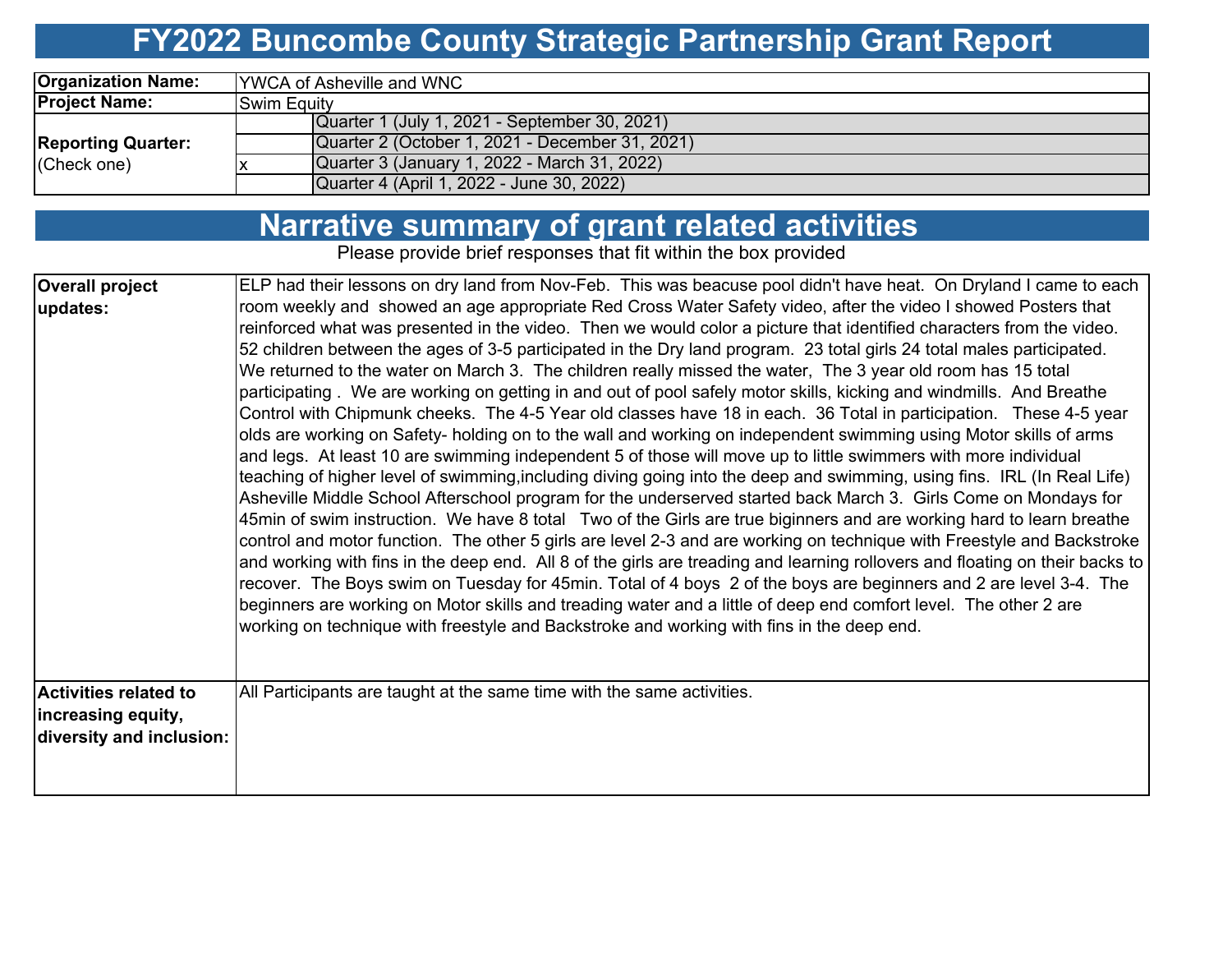| <b>Activities related to</b> | For the younger early learning participants videos, posters were included in dryland lessons. For the older IRL                          |
|------------------------------|------------------------------------------------------------------------------------------------------------------------------------------|
| increasing operational       | participants we had them in fins to help with their propulsion of the kick. We have upgraded the water heater for our                    |
| excellence:                  | pool to ensure that children are able to stay warm during their lessons, our Director attended and received a<br>recertification in LGI. |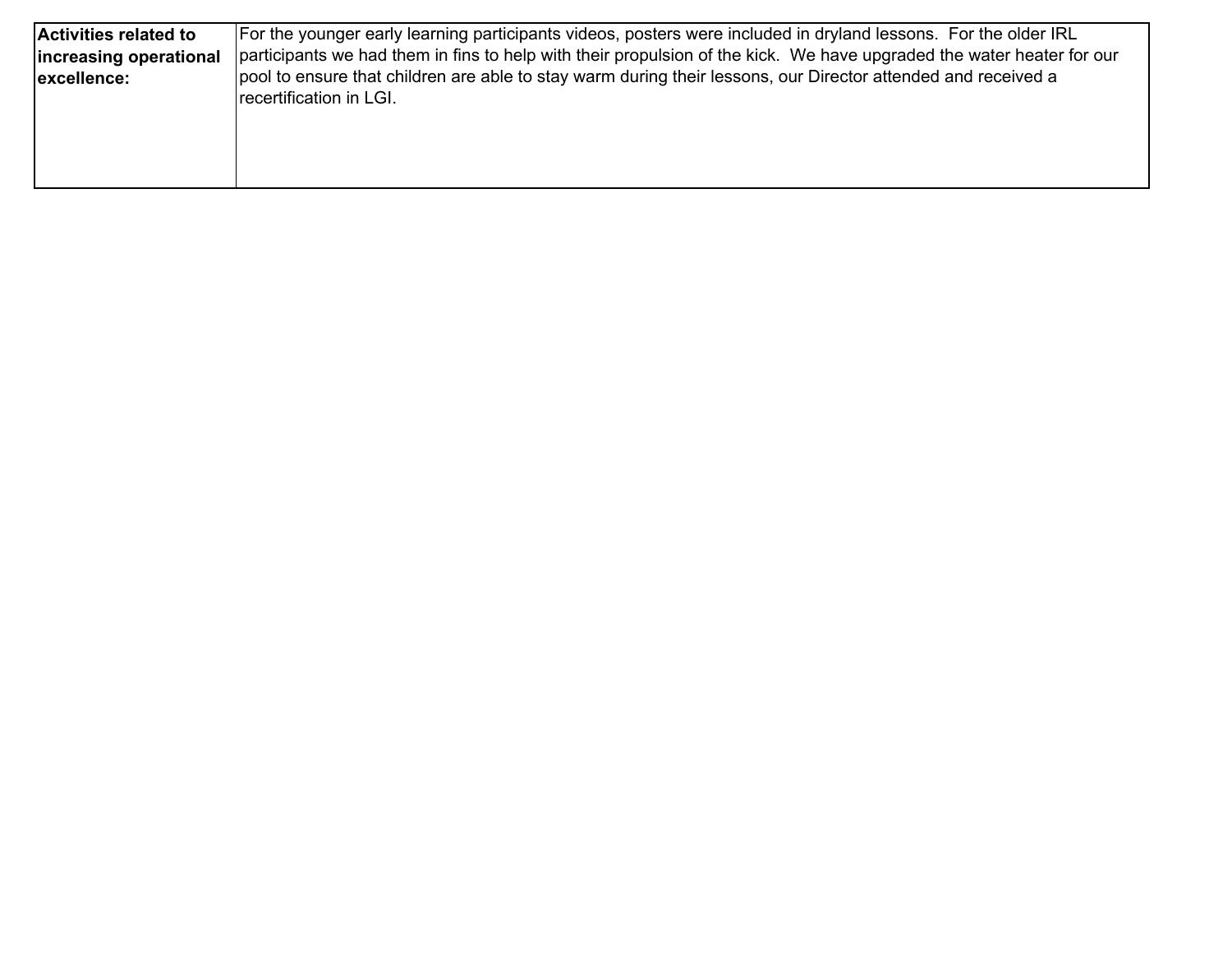# **FY2022 Buncombe County Strategic Partnership Grant Report**

| <b>Organization Name:</b> | <b>YWCA of Asheville and WNC</b>                |  |  |  |  |  |  |
|---------------------------|-------------------------------------------------|--|--|--|--|--|--|
| <b>Project Name:</b>      | <b>Swim Equity</b>                              |  |  |  |  |  |  |
|                           | Quarter 1 (July 1, 2021 - September 30, 2021)   |  |  |  |  |  |  |
| <b>Reporting Quarter:</b> | Quarter 2 (October 1, 2021 - December 31, 2021) |  |  |  |  |  |  |
| $ $ (Check one)           | Quarter 3 (January 1, 2022 - March 31, 2022)    |  |  |  |  |  |  |
|                           | Quarter 4 (April 1, 2022 - June 30, 2022)       |  |  |  |  |  |  |

### **Progress toward annual goals**

|                                                | Please only include new data for the specific quarter |                  |                  |           |                  |                 |
|------------------------------------------------|-------------------------------------------------------|------------------|------------------|-----------|------------------|-----------------|
| <b>Measure</b>                                 | <b>Annual Goal</b>                                    | <b>Quarter 1</b> | <b>Quarter 2</b> | Quarter 3 | <b>Quarter 4</b> | <b>Progress</b> |
| Percent of students who reach a level of       |                                                       |                  |                  |           |                  |                 |
| swimming competency and water safety by        |                                                       |                  |                  |           |                  |                 |
| demonstrating water comfort, basic swimming    |                                                       |                  |                  |           |                  |                 |
| skills, breath control, comfort floating and   |                                                       |                  |                  |           |                  |                 |
| lincreased endurance                           | 85%                                                   | 25%              | 42%              | 85%       |                  | 51%             |
| Percent of students who have increased         |                                                       |                  |                  |           |                  |                 |
| understanding of water safety and protocols as |                                                       |                  |                  |           |                  |                 |
| demonstrated by pre and post testing data      | 85%                                                   | 25%              | 42%              | 85%       |                  | 51%             |
| Percent of parents who have an increased       |                                                       |                  |                  |           |                  |                 |
| understanding of water safety for children     | 85%                                                   | N/A              | 85%              | 85%       |                  | 85%             |

**Comments:**